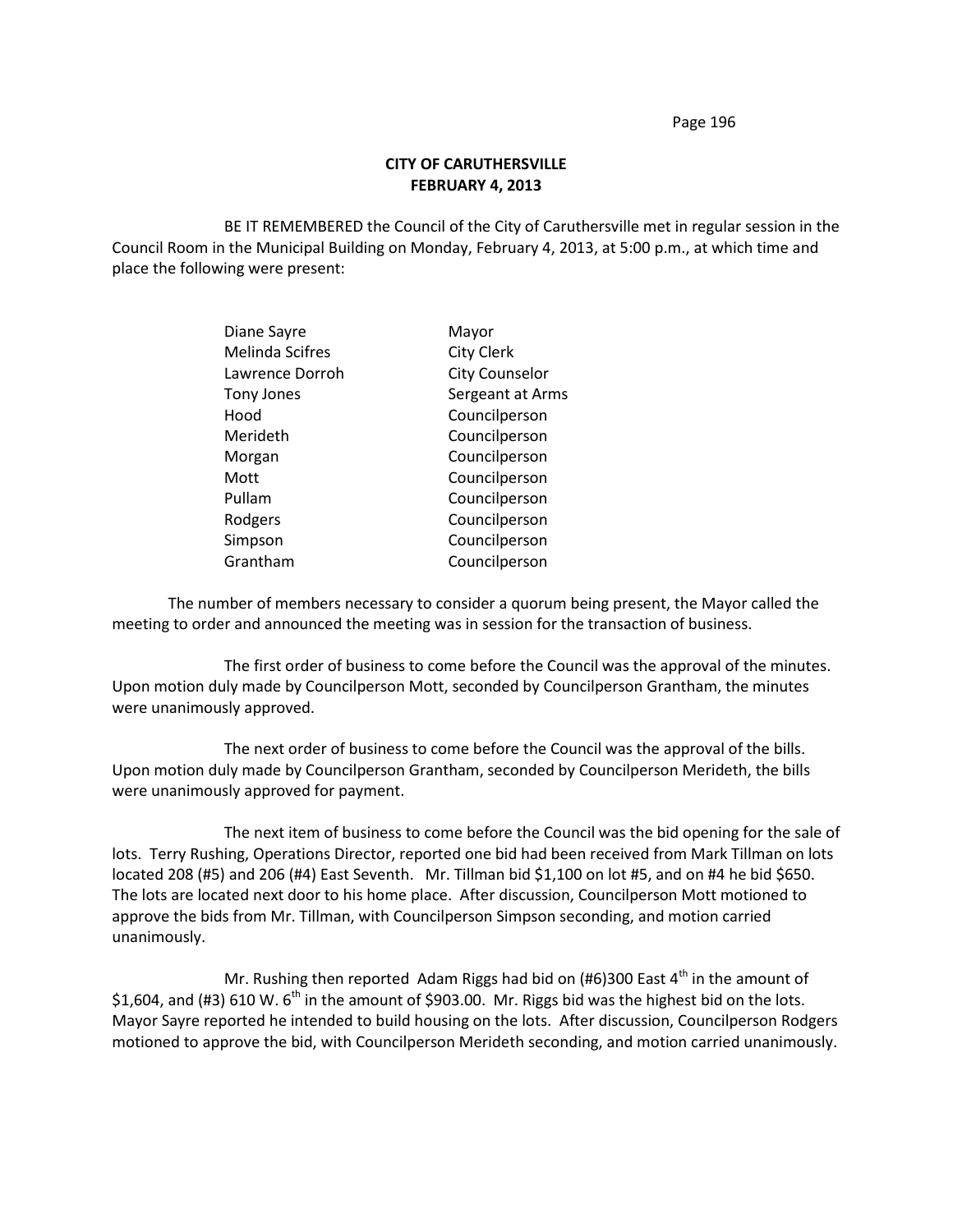Russ Riggs bid \$1,000 on a lot at  $10^{th}$  and Laurant, which was the highest bid. He intends is to build a rent house for one of his workers. Councilperson Simpson motioned to approve the bid, with Councilperson Mott seconding, and motion carried.

Larry Wallace bid \$1,300 on lot #2 at 604 Ferguson. Concerns were expressed about the condition of his current property. After discussion, Councilperson Merideth motioned to reject the bid, with Councilperson Morgan seconding, and motion carried unanimously.

Mayor Sayre reported the City has other properties to sale, and feels the City should stipulate the use of the properties.

The Council then discussed the property at 1104 Laurant. This property was not on the list to bid. Counselor Dorroh stated if the City wanted to sale the lot to the church that abuts the property, an average of the cost of lots sold tonight could be taken as a market value for the lot. The Assembly of God could purchase the lot for that price. Councilperson Grantham then motioned to allow the Mayor to enter into negotiation for the sale of 1104 Laurant to the Church. Councilperson Morgan seconded the motioned, and motion carried unanimously.

Mayor Sayre then reported the Council would need to authorize the Mayor signing the contract to enter into the agreement for the enhancement grant for improvements to the Riverview Walk Trail. Councilperson Mott motioned to approve the Mayor signing the contract, with Councilperson Merideth seconding, and motion carried unanimously.

Councilperson Morgan reported from January 25 through February 4, the Fire Department had four calls, and one training session with their air paks. Councilperson Rodgers then reported a sidewalk needed to be constructed from the north side parking lot to the rear of the building, as well as handicap access. Mayor Sayre reported visitors are not to enter into the back area of the Public Safety Building. If someone needed to see an officer after hours, a call should be placed to have the officer meet the person there so they can gain access to the building. Council could enter through the back if an officer is available. Mayor Sayre stated they would look at the handicap access in the rear of the building.

Assistant Chief Jerry Hudgens reported several search warrants were executed last week. The department was called by the Highway Patrol and the Sheriff's office to assist with an accident on the bridge. He thanked the Council for allowing the police to have the four wheel drive vehicles for incidents such as this.

Paul Shaw, Water/Wastewater Manager, reported the well on Industrial Drive is working once again. Mayor Sayre reported the engineer is finishing the specifications for the water line on Grand Avenue, and will be getting them ready for bid. Other lines that are scheduled for replacement are on Collins, East Fourteenth, and Gayoso over to Taven Apartments. The line on Gayoso would be a back supply line for areas around the nursing center. The City crews will get the supplies ready to do some of the lines, but the line from Gayoso to Taven will need to be contracted.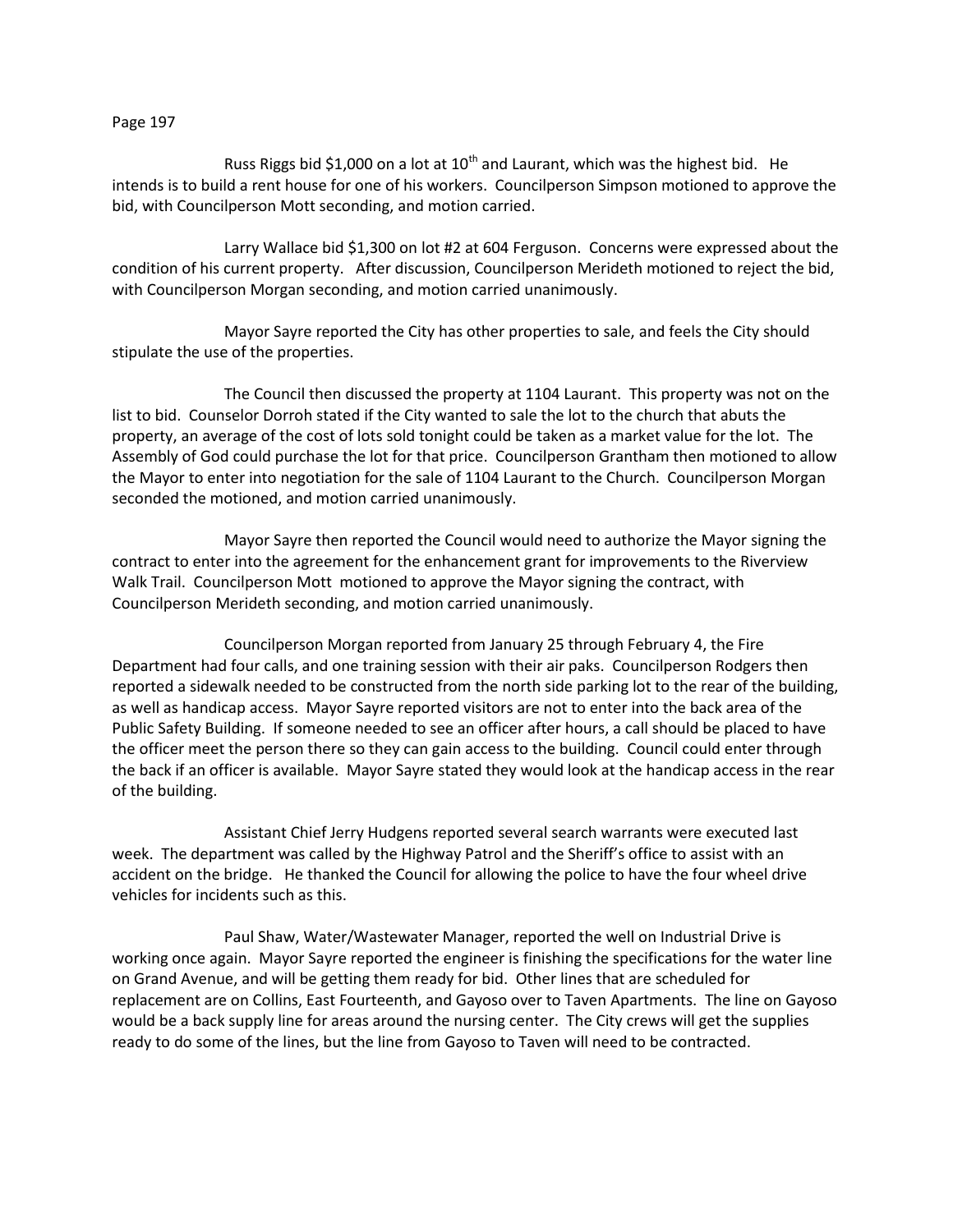Paul Shaw then reported he is placing the meter program on hold to make sure the funds will still be available to purchase the necessary items. The water plant has been the priority. At this time, He is looking at purchasing the software only. Mr. Shaw will prepare a map for the committee to show how the upgrades will be completed with the new meters.

Richard Lee, Wastewater Plant Supervisor, reported the plant is running smoothly. However, he is still battling with the insurance company regarding the lift station that was hit by lightning. The engineer feels a second generator is needed for the lift station and the clarifier.

Terry Rushing then reported the crews have been hauling debris for 506 E. 13<sup>th</sup>. They have finished working on a lost south of the cemetery. The crews have started removing interior walls at the exchange building in preparation of the improvements for the museum. The pipes have been ordered for the drainage project on East  $11<sup>th</sup>$  Street, and should be here in two weeks. The crews will then then install them.

Mr. Rushing reported he has sent out two notices regarding construction debris that needs to be removed. He has done one electrical inspection, and one plumbing inspection. He reported he met with the ISO representative and reviewed the items necessary to lower the insurance rating. Also, the roofing contractors have begun repairs at the recreation center. The PAPI lights are operable, but they Highway and Transportation must do a fly over to test them before they can be used. The street lights on the north side of Third Street are not working, and repairs are being researched.

Mayor Sayre reported the City has built up quite a sum of money (approximately \$460,000) from the entitlement fund for the airport. These funds will be used to replace the runway lights, additional fencing on the east side of the airport, and a street going into the Ag-Ops section of the airport. The City's share of this project is approximately \$23-\$24,000.

Counselor Dorroh then reported Ameren Missouri has been authorized an increase of 7% for the electric rates. When the rate is increased, the law reads the municipality can take one of two options: 1) lower the franchise fee to compensate for the increase in rates; 2) leave the franchise rate the same. Mayor Sayre reported the funds received from the franchise fee for electrical rates do not always cover the cost of the utilities for the City. The City will now have an increase in their utility expense as well. After discussion, Councilperson Mott motioned to keep the franchise fee at 5 percent, with Councilperson Grantham seconding, and roll call was asked for, which resulted in the following vote:

| Merideth | Yes      | Pullam  | Yes |
|----------|----------|---------|-----|
| Morgan   | Yes.     | Rodgers | Yes |
| Mott     | Yes      | Simpson | Yes |
|          | Grantham | Yes     |     |

Counselor Dorroh will prepare an ordinance for the next meeting.

Mr. Rushing then reported the budget for the Police Department needed to be amended due to the expense of the vehicle for the department. A total of \$22,183 is requested for increase the Police Equipment and Maintenance line of the budget. After discussion, Councilperson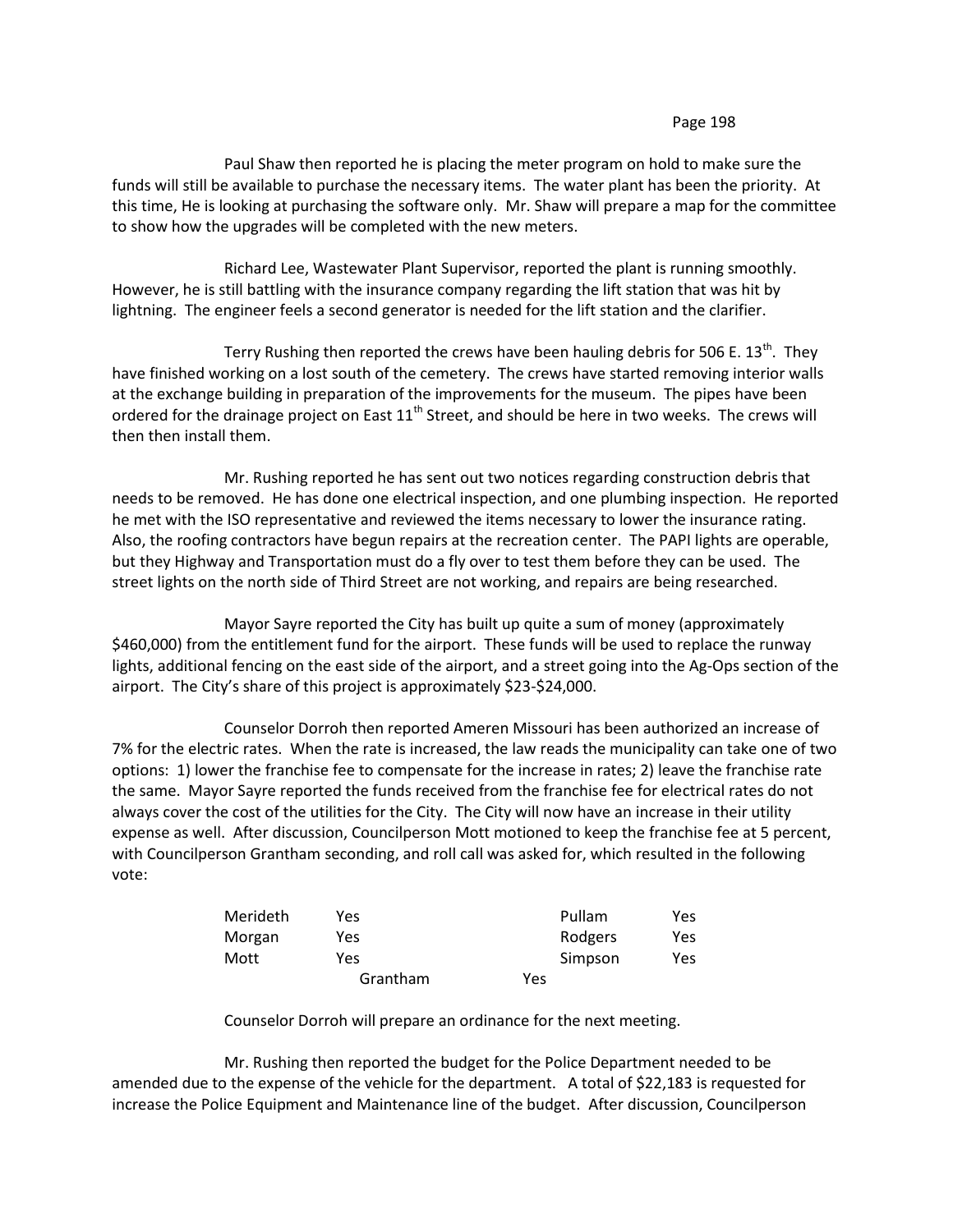Merideth motioned to approve the amendment with Councilperson Pullam seconding, and motion carried unanimously.

The next item to come before the Council was a resolution regarding Solid Waste and Senate Bill 13. After discussion, Councilperson Morgan motioned to adopt the resolution, with Councilperson Mott seconding, and motion carried unanimously. The resolution read as follows:

#### **A RESOLUTION OPPOSING PRE-FILED SENATE BILL 13 OF THE 2013 REGULAR SESSION OF THE MISSOURI STATE LEGISLATURE THAT PROPOSED TO ELIMINATE SOLID WASTE MANAGEMENT DISTRICTS AND SOLID WASTE MANAGEMENT ADVISORY COMMITTEES**

WHEREAS, Missouri's Solid Waste Management Districts serve specific regions of the State which have proven to be effective in managing solid waste and meeting waste reduction goals which are successful at promoting regional solid waste planning through the Districts made up of local government representatives who understand the infrastructure, capabilities or unmet needs of every Missouri city and county; and

WHEREAS, the Districts use their share of Missouri's Solid Waste Fund to support and enhance the expansion of best practices that reduce the flow of recoverable material from Missouri's waste stream through grants which identify community needs, provide services to unserved or underserved areas, provide educational programs for local schools regarding waste reduction and special programs for clean-=ups including illegal dumping and litter control programs which employ local citizens in green jobs; and

WHEREAS elimination of the Districts alters the original intent of the existing laws and would eliminate all local expertise, oversight and control and place yet another financial burden on already strained Cities and Counties, which is not in the best interest of those citizens; and

WHEREAS, the elimination of the Districts will have negative fiscal impacts on Solid Waste Management Districts, the Department of Natural Resources, job creation/retention, small businesses, local governments and other organizations working to expand Missouri's recycling industry.

NOW, THEREFORE, BE IT RESOLVED BY THE CITY COUNCIL OF THE CITY OF CARUTHERSVILLE, MISSOURI, THE MAYOR CONCURRING HEREIN, AS FOLLOWS:

That the City Council of the City of Caruthersville Missouri does hereby oppose the passage and enactment of Senate Bill 13 or any other substitute bill which calls for the elimination of Missouri's Solid Waste Management Districts which will increase City and County costs and place another financial burden on already strained Cities and Counties, and take away local knowledge, expertise and control over the waste reduction efforts which are not in the best interest of City and County residents.

Read, discussed and approved by the City Council of the City of Caruthersville this 4<sup>th</sup> day of February, 2013.

ATTEST: Mayor

S/Diane Sayre

S/Melinda Scifres City Clerk

After discussion, Councilperson Pullam offered moved the approval of the following ordinance; and the same was read for the first time: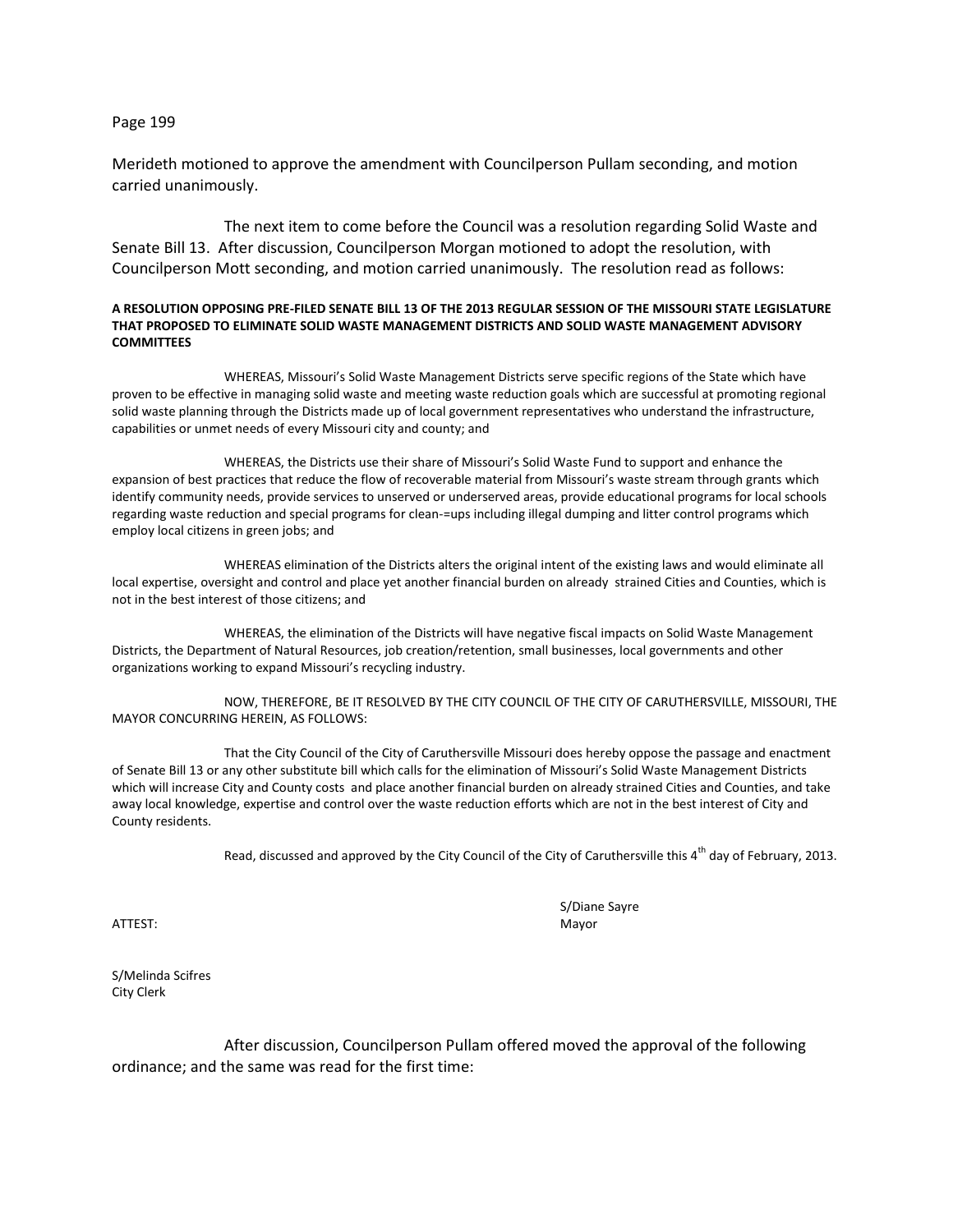# **BILL NO. 2013-1 ORDINANCE NO. 2013-1**

# **AN ORDINANCE TO AUTHORIZE THE MAYOR TO EXECUTE A CONTRACT BETWEEN THE CITY OF CARUTHERSVILLE AND THE MISSOURI HIGHWAYS AND TRANSPORTATION COMMISSION PROVIDING FOR FINANCIAL ASSISTANCE TO THE CITY UNDER THE TRANSPORTATION ENHANCEMENT PROGRAM FOR THE PURPOSE OF FUNDING RIVERFRONT TRANSPORTATION IMPROVEMENTS**.

BE IT ORDINAED BY THE CITY COUNCIL OF THE CITY OF CARUTHERSVILLE, MISSOURI, as follows:

Section 1. That the Mayor is hereby authorized to execute on behalf of the City of Caruthersville, Missouri a contract with the Missouri Highways and Transportation Commission providing for financial assistance to the City under the Transportation Enhancement Program for improvements to the city's riverfront, which improvements are generally described as follows: construct sidewalk from the Transportation Museum at the corner of Third Street and Ward Avenue to the Riverview Walk Trail at Reynolds Park; addition of new parking spaces at Reynolds Park with a path linking the new parking lot and a new pavilion/visitor center and relocate an existing flagpole.

Section2. That all ordinances or parts of ordinances heretofore enacted which are in conflict herewith are hereby repealed.

Section 3. That this ordinance shall be in full force and effect from and after the date of its passage and approval.

READ TWO TIMES, PASSED AND APPROVED ON THIS 4<sup>th</sup> day of February, 2013.

S/Lawrence Dorroh, City Attorney S/Lawrence Sayre, Mayor

S/Melinda Scifres, City Clerk

After discussion, the unanimous consent of the Council is asked for a second reading of Bill No. 2013-1 which is granted and Bill No. 2013-1 is read the second time. The question before the Council now is shall Bill No. 2013-1 to be known as Ordinance No. 2013-1 pass and become law as read the second time, which resulted in the following vote on said question, to-wit:

| Merideth | Yes      | Pullam  | Yes |
|----------|----------|---------|-----|
| Morgan   | Yes      | Rodgers | Yes |
| Mott     | Yes      | Simpson | Yes |
|          | Grantham | Yes     |     |

Upon the Mayor declaring that Bill No. 2013-1 to be known as Ordinance No. 2013-1 is passed and approved by the Council, the Mayor did approve the bill and affix her signature and was attested by the City Clerk.